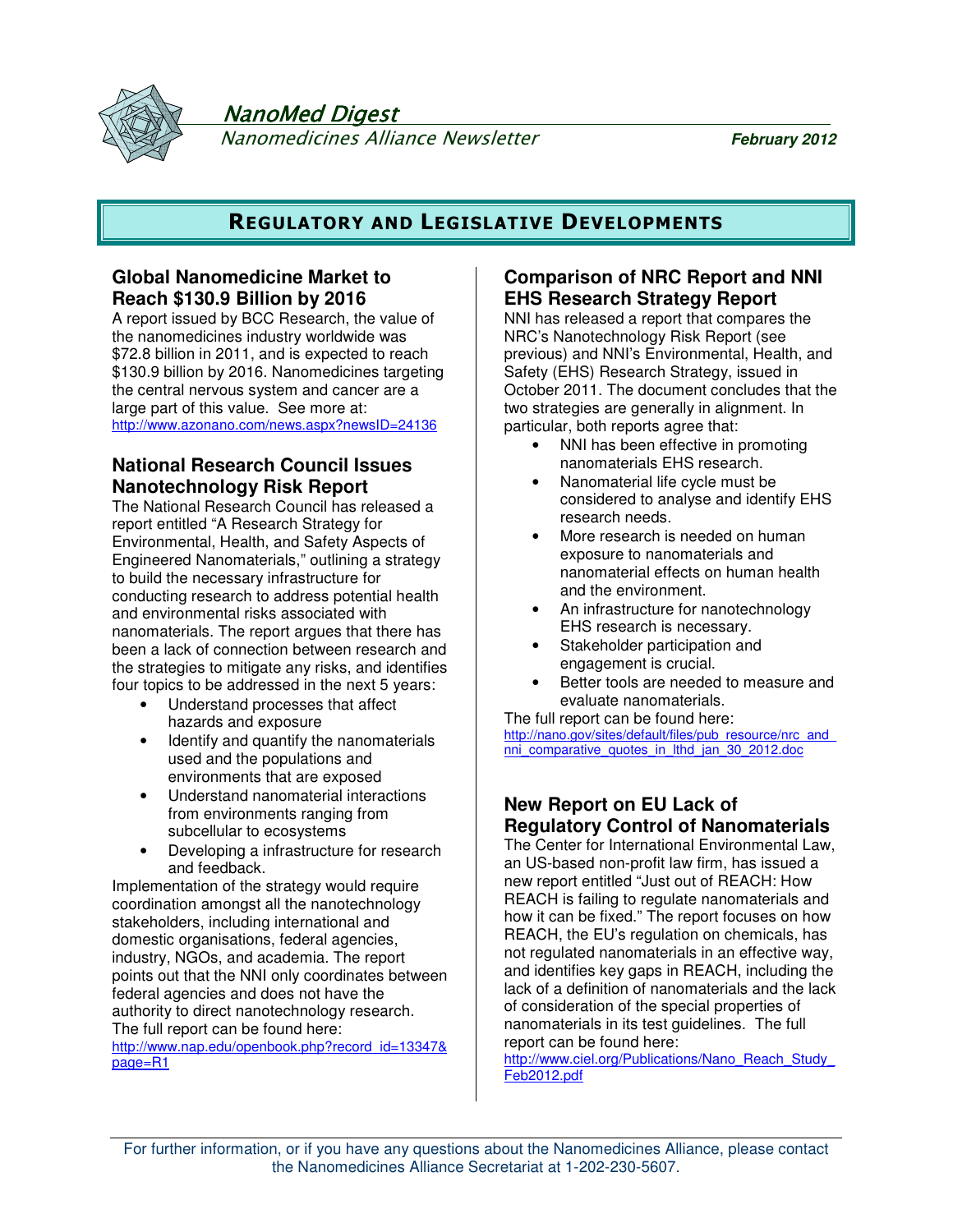# **JRC Publishes Summary of Nanomaterial Workshop**

The European Commission Joint Research Centre (JRC) has published the summary of the "Challenges of Regulation and Risk Assessment of Nanomaterials," a workshop held in May 2011 by JRC and Risk Assessment of Engineered NanoParticles (ENPRA), a project under European Framework 7. The workshop focused on regulatory developments, nanomaterials characterization, exposure, and effect. The full report can be found here:

http://ihcp.jrc.ec.europa.eu/events\_workshops/jointjrc-nano-enpra-

2011/ReqNo\_JRC67654\_summary\_report\_jrc\_enpra \_2011.pdf

## **Nanomedicine Mentioned at a House Energy and Commerce Committee Hearing**

The House Energy and Commerce Committee's Subcommittee on Health held a hearing on 1

February on the Prescription Drug User Fee Act Reauthorisation. During the hearing, the CEO of Alkermes referred to health applications of nanotechnology in relation to the FDA's mission statement.

Details of the hearing can be found at: http://energycommerce.house.gov/hearings/hearingde tail.aspx?NewsID=9194

## **First Master's of Science Program in Nanomedicine in US**

The first Master's of Science degree in Nanomedicine was announced at the Radiological Technologies University VT, located in South Bend, Indiana. The program focuses on diagnostic and therapy applications of nanomedicine. More information on the program can be found at:

http://rtuvt.com/nanomedicine.php

# **REVIEWS AND OTHER PUBLICATIONS OF INTEREST**

#### **Comparison of Polymeric siRNA Nanocarriers in a Murine LPS-Activated Macrophage Cell Line: Gene Silencing, Toxicity, and Off-Target Gene Expression**. Pharmaceutical Research, March 2010, Vol. 29, No. 3. Linda B. Jensen, Joscha Griger, Broes Naeye, Amir K. Varkhouhi, and Koen Raemdonck, et. al.

http://www.springerlink.com/content/a649443364675

mt8/fulltext.pdf

## **The Use of Nano Polymeric Self-Assemblies Based on Novel Amphiphilic Polymers for Oral Hydrophobic Drug Delivery**.

Pharmaceutical Research, March 2010, Vol. 29, No. 3. Hoskins Clare, Paul Kong Thoo Lin, Laurence Tetley, and Woei Ping Cheng. http://www.springerlink.com/content/r23266u2226ng5 00/fulltext.pdf

## **The Complexity of Public Engagement.**

Nature Nanotechnology, February 2012, Vol. 7, No. 2, pp. 77-78. Craig Cormick. http://www.nature.com/nnano/journal/v7/n2/pdf/nnano .2012.5.pdf

#### **Nanopores: Tiny Holes with Great Promise.** Nature Nanotechnology, February 2012, Vol. 7, No. 2, pp.81-82. Dario Anselmetti http://www.nature.com/nnano/journal/v7/n2/pdf/nnano .2012.11.pdf

# **Intracellular Protein Delivery by Hollow Mesoporous Silica Capsules with a Large**

**Surface Hole**. Nanotechnology, 2 March 2012, Vol. 23, No. 8. Ji-Sun Lim, Kiwon Lee, Jong-Nam Choi, Yong-Kyung Hwang, Mi-Yeon Yun, Hee-Jin Kim, Yong Sun Womn, Sung-Jin Kim, Hyockman Kwon, and Seong Huh. http://iopscience.iop.org/0957-4484/23/8/085101

### **Kinetics and Tissue Distribution of Neutron-Activated Zinc Oxide Nanoparticles And Zinc Nitrate in Mice: Effects of Size and**

**Particulate Nature**. Nanotechnology, 2 March 2012, Vol. 23, No. 8. Teng-Kuang Yeh, Jen-Kun Chen, Chia-Hua Lin, MO-Hsiung Yang, Chung Shi Yang, Fong-In Chou, Jinn-Jer Peir, Mei-Ya Wang, Wan-Husan Chang, ming-Hsien Tsai, Hui-Ti Tsai, and Pinpin Lin. http://iopscience.iop.org/0957-4484/23/8/085102

**A Simple Robust Method for Synthesis of Metallic Copper Nanoparticles of High Antibacterial Potency Against E. Coli**. Nanotechnology, 2 March 2012, Vol. 23, No. 8. Arijit Kumar Chatterjee, Raj Kumar Sarkar, Asoke Prasun Chattopadhyay, Pulakesh Aich, Ruchira Charkraborty, and Tarakdas Basu. http://iopscience.iop.org/0957-4484/23/8/085103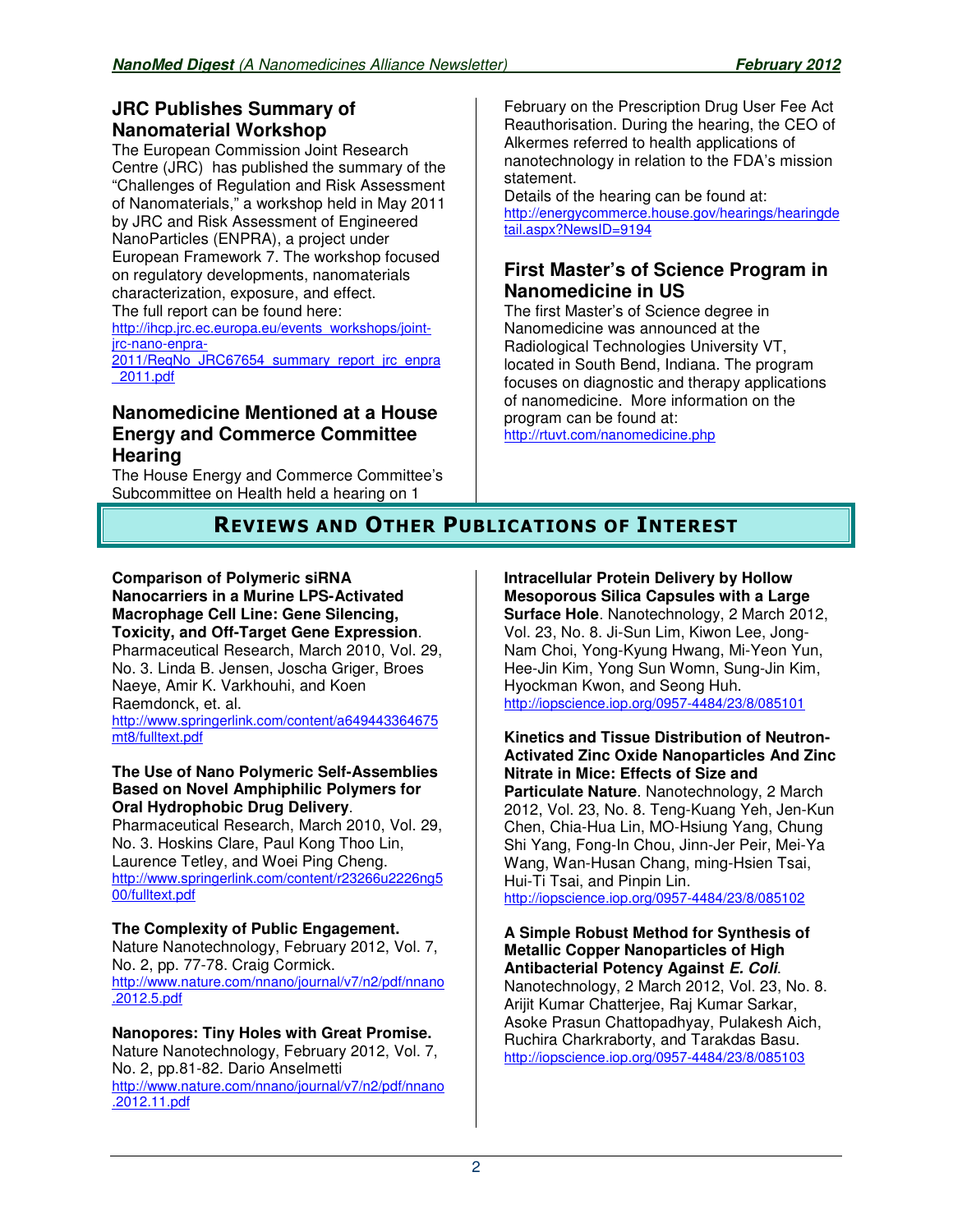#### **Gadolinium Metallofullerenol Nanoparticles Inhibit Cancer Metastasis Through Matrix Metalloproteinase Inhibition: Imprisoning Instead of Poisoning Cancer Cells**.

Nanotechnology, Biology, and Medicine, February 2012, Vol. 8, No. 2, p. 136-146. Huan Meng, Gengmei Xing, Elvin Blanco, Yan Song, Lina Zhao, Baoyun Sun, Xiaoda Li, Paul C. Wang, Alexandru Korotcov, Wei Li, Xing-Jie Liang, Chunying Chen, Hui Yuan, Feng Zhao, Zhen Chen, Tong Sun, Zhifang Chai, Mauro Ferrari, Yuliang Zhao.

http://www.nanomedjournal.com/article/PIIS15499634 1100356X/fulltext

## **Nanoparticles: A Boon to Drug Delivery, Therapeutics, Diagnostics and Imaging**.

Nanotechnology, Biology, and Medicine, February 2012, Vol. 8 No. 2, pp.147-166. Suphiya Parveen, Ranjita Misra, Sanjeeb K. Sahoo.

http://www.nanomedjournal.com/article/PIIS15499634 11001882/abstract

#### **HPV Infections: Can They be Eradicated Using Nanotechnology**. Nanotechnology,

Biology, and Medicine, February 2012, Vol. 8, No. 2, pp. 131-135. Marianna Foldvari. http://www.nanomedjournal.com/article/S1549- 9634(11)00526-0/abstract

#### **Novel Nanostructured Lipid-dextran Sulfate Hybrid Carriers Overcome Tumor Multidrug Resistance of Mitoxantrone Hydrochroide**.

Nanotechnology, Biology, and Medicine, February 2012, Vol. 8, No. 2, pp. 185-193. Peng Zhang, Guixia Ling, Xiaolei Pan, Jin Sun, et al. http://www.nanomedjournal.com/article/S1549- 9634(11)00260-7/abstract

## **Gold-doxorubicin Nanoconjugates for Overcoming Multidrug Resistance**.

Nanotechnology, Biology, and Medicine, February 2012, Vol. 8, No. 2 pp. 204-211. Yan-Juan Gu, Jinping Cheng, Cornelia Wing-Yin Man, Wing-Tak Wong, et al. http://www.nanomedjournal.com/article/S1549- 9634(11)00258-9/abstract

#### **Simultaenous Basal-bolus Delivery of Factacting Insulin and its Significance in Diabetes Management**. Nanotechnology, Biology, and Medicine, February 2012, Vol. 8, No. 2, pp.221-227. Guangjiong Qin, Yunhua Gao, Yan Wu, Suohui Zhang, et al. http://www.nanomedjournal.com/article/S1549- 9634(11)00253-X/abstract

# **CONFERENCES AND WORKSHOPS**

#### **Exposure to Nanoparticles in Human Populations: Immune System Biomarkers in Vitro and in Vivo, February 26-29, 2012, St. Christoph, Austria**

**Biomarkers** In-vitro models for long-term nanoparticle effects Nano toxicity **Biomonitoring** http://www.neopterin.net/

#### **Miami 2012 Winter Symposium: Nanotechnology in Biomedicine. February 26-29, 2012, Miami, FL Bionanomaterials** Imaging **Sensors Sequencing**

Drugs and diagnostics http://www.nature.com/natureconferences/miami/mws 2012/index.html

#### **NanoImpactNet: "From Theory to Practice— Development, Training, and Enabling Nanosafety and Health Research," February 27- March 2, 2012, Dublin, Ireland**

Materials for the future Eco-hazard assessment From production to exposure Characterisation in situ following exposure Beyond non-specific hazards

Stakeholder needs and risk assessment http://www.nanoimpactnet.eu/index.php?page=nanoi mpactnet-qnano-conference-dublin-2012

### **Biological Barriers 2012, February 29-March 9, 2012, Saarland, Germany**

Methods for the Skin Barrier Pharmaceutical Nanomaterials http://www.uni-saarland.de/en/information/knowledgetransfer/kwt/messekongresse/biologicalbarriers-2012.html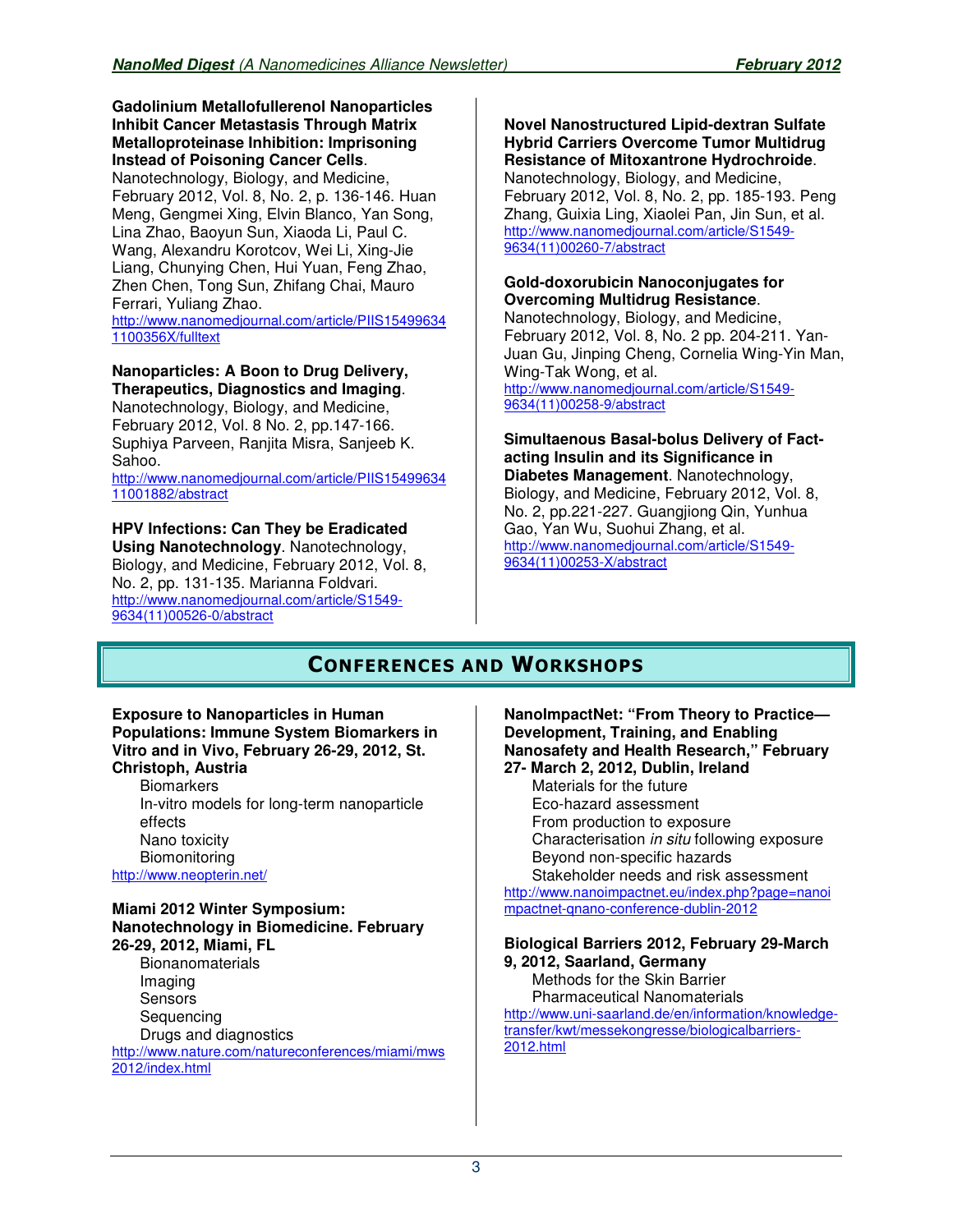#### **BioNanoMed 2012. March 1-2, 2012, Krems, Austria**

Personalized medicine **Cancer** Regenerative medicine Diagnostics and therapy Multidisciplinary nano-technologies http://www.bionanomed.at/

#### **Nanotechnology, Biotechnology, and Spectroscopy International (ICNBS 2012) March 1-3, 2012, Cairo, Egypt**

Nanotechnology Biotechnology **Spectroscopy** http://ises-nakaa-conf.webs.com/

#### **EEE International Conference on Nano/Micro Engineered and Molecular Systems March 5-8, 2012, Kyoto, Japan**

**Nanomaterials** Carbon nanotube based devices and systems Molecular sensors, actuators, and systems MEMS/NEMS and molecular sensors Micro and nano heat transfer Nanobiology, bio-informatics, nanomedicine Micro/nano sensors and actuators http://www.ieee-

nems.org/2012/general\_info/introduction/

### **NANO 2012 March 12-14, 2012, Omaha, NE**

Nanotech biomarker detection Applications of nanotechnology Drug delivery Nanotechnology Nano-arrays for cancer **Nanomedicine** Nano-sensors Nano-electronics Nano-devices

## http://www.omicsonline.org/nano2012/

#### **International Symposium on Assessing the Economic Impact of Nanotechnology, March 27-28, 2012, Washington, DC**

Input and output factors Role of research funding International cooperation Public-private partnerships Venture capital Patents and publications http://www.nano.gov/node/729

#### **Nanomedicine: Visions, Risks, Potential. April 19-20, 2012, Berlin, Germany**

Will discuss trends in nanotechnological methods in medical applications, focusing on both scientific and technical aspects. http://www.nanodiara.eu/spring-conference-2012/

#### **The Joint European Summit for Clinical Nanomedicine 2012 (CLINAM 2012). May 7-9, 2012, Basel, Switzerland**

Clinical trials for nanomedicines Regulation, toxicology, ethics, sustainability Transition from research to industrial products Strategic instruments in nanomedicines

http://www.clinam.org/conference.html

#### **Nanobio-Europe 2012, June 18-20, 2012, Varese, Italy**

Nano-enabled drug delivery Nanotechnology for medical applications In vivo imaging Biomarkers and nanoparticles Cell analysis and manipulation Sensors and actuators **Bioanalytics** Bio-nano materials and tissues http://nanobio-europe-2012.jrc.ec.europa.eu/

#### **9 th International Conference on Nanosciences & Technologies, July 3-6, 2012, Thessaloniki, Greece**

Nanotechnology in biology Nanostructures for medical applications Cell/Nanomaterial interactions In-vitro and in-vivo diagnostics Targeted drug delivery Regenerative nanomedicine Nanotoxicity, risk assessment, and ethics Nanomedicine commercialization http://www.nanotexnology.com/index.php?option=com \_content&view=article&id=48&Itemid=60

#### **Working Safely with Nanomaterials. July 6, 2012, Edinburgh, Scotland.**

 Nanomaterials categories Nano toxicology/hazard banding Nano controls/monitoring Nano health surveillance http://www.bohs.org/Events/WorkingwithNanomaterial s/

#### **77th Prague Meetings on Macromolecules: Polymers in Medicine. July 8-12, 2012, Prague, Czech Republic**

Polymers for Nanomedicine Stimuli responsive polymers Polymers for Advanced Drug Delivery Polymers for Biomedical Applications Biomaterials for Tissue Engineering http://www.imc.cas.cz/sympo/pmm2012/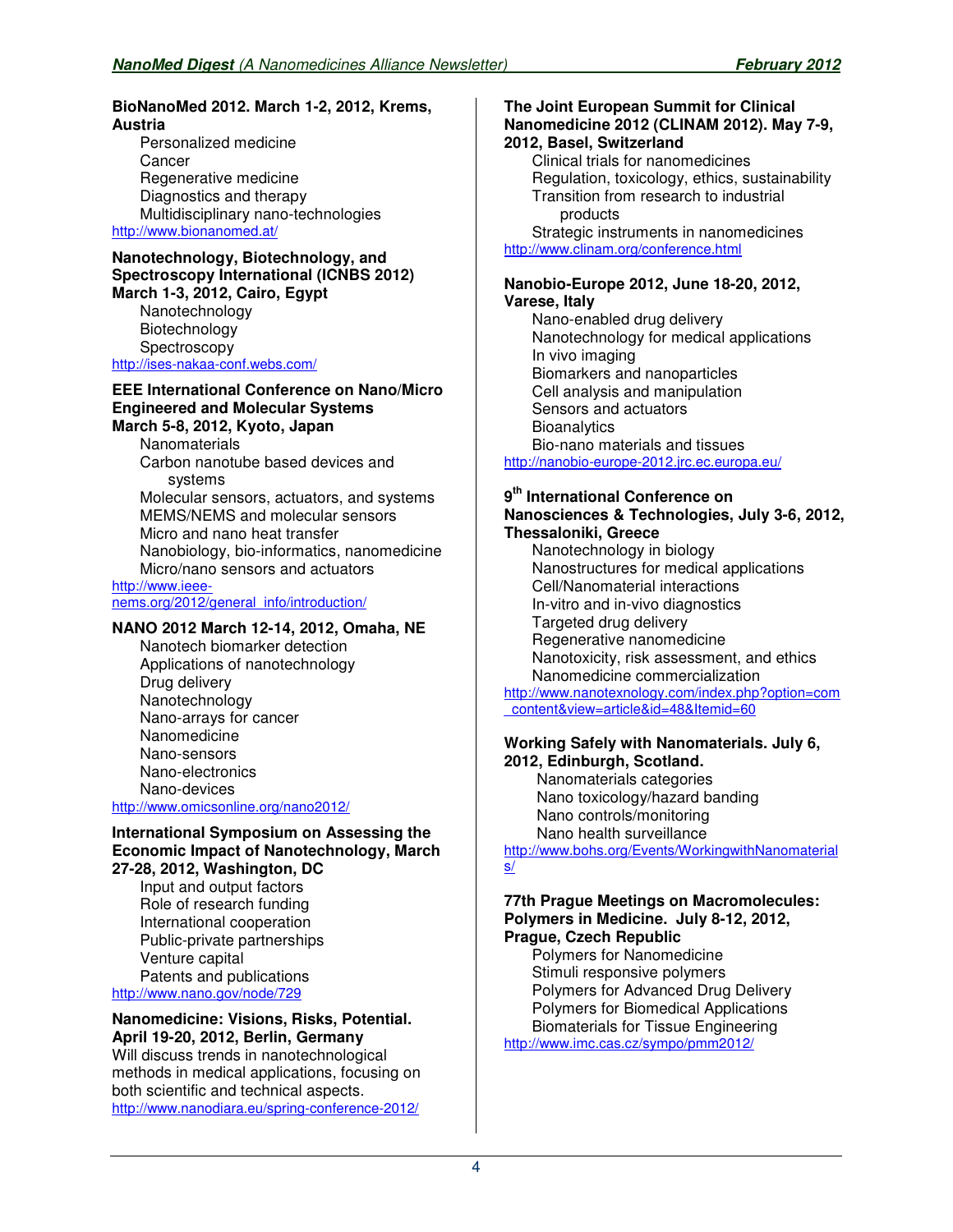#### **Colloids and Nanomedicine 2012**. **July 15-17, 2012, Amsterdam, Netherlands.**

**Biomaterials** Tissue engineering and regenerative medicine Drug delivery **Biosensors** Toxicology and risk assessment of nanomedicine systems Proteins and peptides at interfaces Soft matter, surfactants, polymers in biological systems Novel phenomena and techniques http://www.colloidsandnanomedicine.com/index.html

#### **Drug Carriers in Medicine & Biology, August 12-17, 2012, Waterville Valley, NH**

 Vascular delivery, targets and barriers Translational studies, clinical trials, and combination therapies

 Local, pulmonary, GI, and CNS delivery Emerging technologies, materials, carriers, and mechanisms

 Carriers for vaccines and antigen delivery Intracellular delivery, trafficking and cellular barriers

 Biological response to delivered drugs and genes

http://www.grc.org/programs.aspx?year=2012&progra m=drugcarr

#### **IEEE Nano 2012 Conference, August 20-23, 2012, Birmingham, UK** Nanobiomedicine **Nanosensors** Nanoplasmonics http://www.ieee.org/conferences\_events/conferences/

conferencedetails/index.html?Conf\_ID=19746

#### **European Congress of Molecular Spectroscopy, August 26-31, 2012, Cluj-Napoca, Romania**

Spectroscopic methods and techniques Computational and theoretical approaches Structure and dynamics of molecular systems

http://www.nanowerk.com/nanotechnologyevent.php?eventid=3484

#### **Nanosafe 2012, November 13-15, 2012, Grenoble, France**

Exposure assessment Characterisation, detection, and monitoring Nanomaterials life cycle **Toxicology** Environmental impact Nanoparticle release from consumer products Personal protective equipment Secure industrial production Safety parameters evaluation Standardisation, regulations http://www.nanosafe.org/scripts/home/publigen/conte

nt/templates/show.asp?P=121&L=EN&ITEMID=65

# **REFERENCE SECTION**

## **February Feature: EU Nano Organisations**

EC Directorates involved in nanotechnology (links to nano specific pages)

- Research DG (http://ec.europa.eu/research/industrial technologies/index en.html)
- Information Society and Media DG (http://cordis.europa.eu/fp7/ict/nanoelectronics/)
- Enterprise and Industry DG (http://ec.europa.eu/enterprise/chemicals/legislation)
- Bureau of European Policy Advisers (http://ec.europa.eu/dgs/policy advisers/index en.htm)
- Joint Research Centre (http://www.jrc.ec.europa.eu/nanotech/)
- Regional Policy DG (http://ec.europa.eu/dgs/regional\_policy/index\_en.htm)
- Education DG
- Employment and Social Affairs DG
- Health and Consumer Protection DG (http://ec.europa.eu/health/ph\_risk/nanotechnology/nanotechnology\_en.htm)
- Environment DG (http://ec.europa.eu/environment/chemicals/nanotech/index.htm)
- External Relations DG